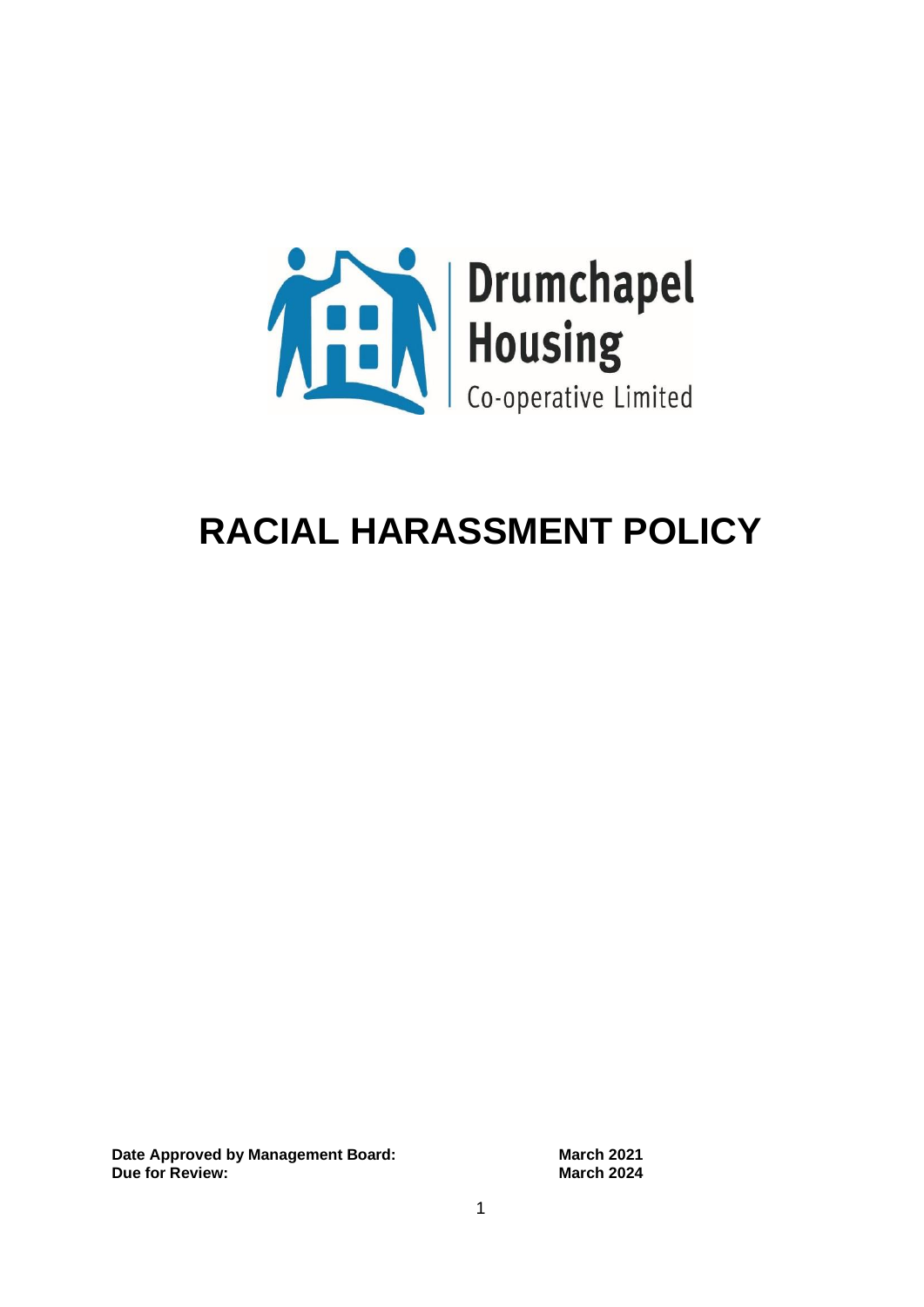# **1. Policy Statement**

- 1.1 Drumchapel Housing Co-operative will not tolerate any level of racial harassment or violence affecting its tenants, staff or Management Board members. This policy and the procedures primarily relate to how the Co-operative will respond to tenants being the victim of racial harassment or deal with tenants who we have grounds to believe are carrying out racially motivated attacks or harassment. The Dignity at Work policy, Aggression and Violence at Work policy and Code of Conduct for Staff, also support this policy when complaints are against staff and or Board members.
- 1.2 In the case of where a member of staff racially harasses a tenant the tenant will be assisted under these procedures and the complaint against the member of staff should be dealt with and investigated in accordance with the Co-operative's disciplinary procedures. However, in a case where any member of staff racially harasses another member of staff, the complaint should be dealt with in accordance with the Dignity at Work policy. Depending on the outcome of the complaint the Aggression and Violence at Work policy and Disciplinary procedures may beinvoked.
- 1.3 In the case of where a member of the Management Board racially harasses another member of the Management Board, the Board member will be assisted under these procedures and the complaint against the Board member should be dealt with and investigated in accordance with the Code of Governance and the rules. If a Management Board member harasses a staff member this will be dealtwith in accordance with the Dignity at Work policy.
- 1.4 No tenant should live in fear of racial harassment or violence. Drumchapel Housing Co-operative is committed to ensuring the safety and security of people and their homes and neighbourhood. We value all of our tenants and are committed to enabling them to live safely and securely within their homes. However, we recognisethat some tenants, particularly those from black and minority ethnic communities, are more likely to experience racial harassment. To this end we will take firm action to eradicate any form of racial harassment.

This policy statement outlines how we deal with racial harassment and how our tenants and other agencies can support us in challenging racial as well as other forms of harassment.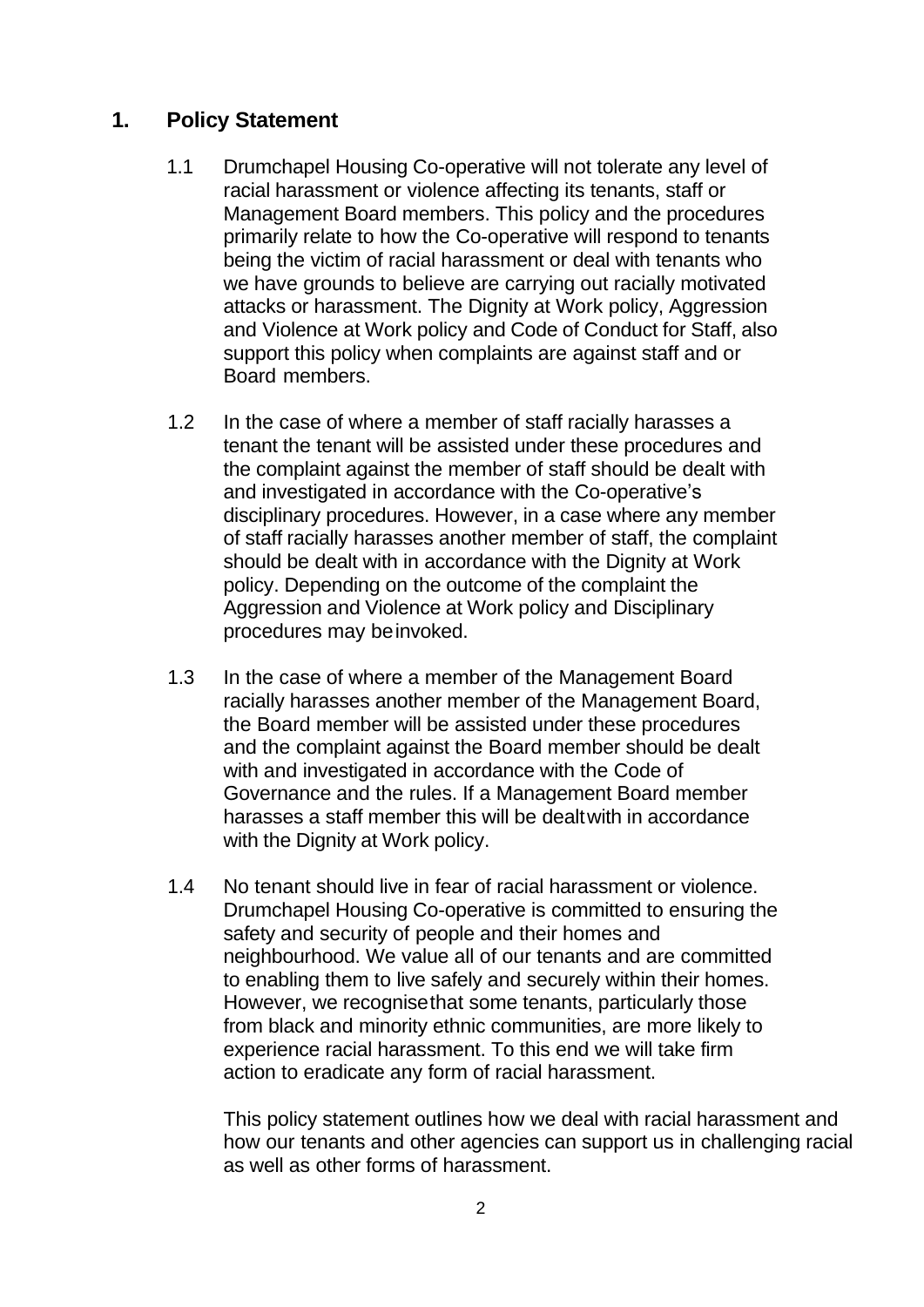- 1.5 Racial harassment will be defined by reference to the victim's perceptions of the cause of their harassment. The Co-operative will make every effort to ensure that victims of racial harassment are aware of their rights and what remedies are available to protect them. The support and advice of community groups and other agencies will be sought to enable an effectiveresponse.
- 1.6 Racial harassment is a serious breach of the TenancyAgreement, which can lead to eviction.
- 1.7 The Co-operative will deal vigorously with racial attacks and harassment and use every available legal action against perpetrators, including prosecution and eviction. We will provide practical support for victims of racial harassment to protectthem from further harassment and work in partnership with other agencies to create an environment which encourages racial harmony.
- 1.8 If a crime has been committed and the person wishes to pursue the matter, the Police will be contacted immediately since delay may prejudice the outcome of criminal procedures.
- 1.9 We will regularly monitor incidents of racial harassment, record follow-up measures and review the effectiveness of the procedure. We will seek feedback from tenants individually and collectively to learn from our experience of handling cases and to publicise our commitment to and arrangements for combating all harassment

## **2. Identification of racial harassment**

- 2.1 Racial Harassment should not be confused with neighbour disputes, general nuisance or vandalism, which are experiencedby people of all races alike. There may of course be elements of any or all of these in a racial harassment case.
- 2.2 The report on the Stephen Lawrence Inquiry (1999) defines a racist incident, which includes racial harassment, in the followingterms **"A racist incident is any incident which is perceived to be racist by the victim or any other person".**

The inquiry recommended the term 'racist incident' must be understood to include crimes and non-crimes in policing terms, and that this definition be adopted by the Police, local authorities and other relevant agencies. This definition places emphasis on the victim's perception the incident is racist. This policy and procedures are based on this definition.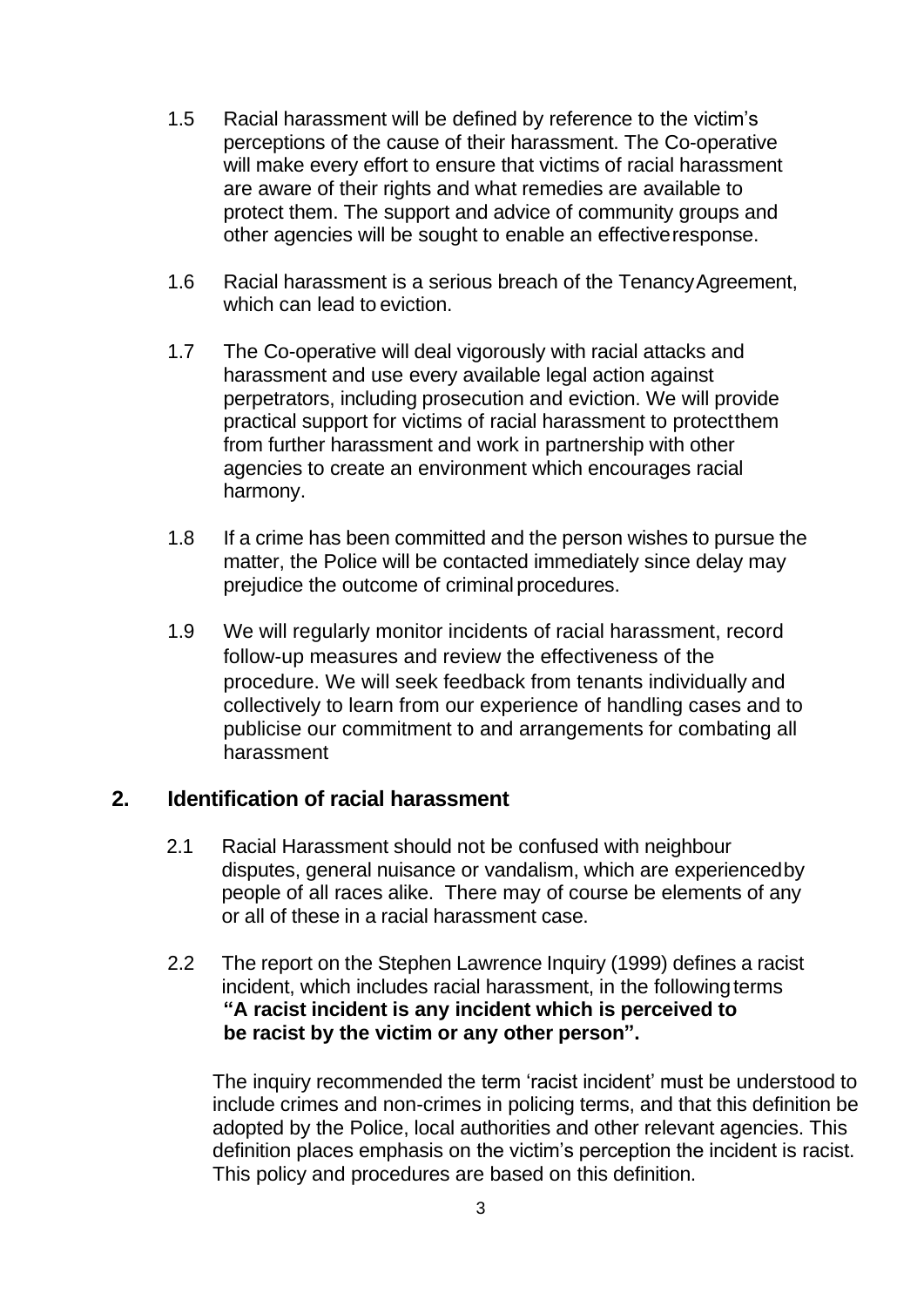- 2.3 Racial harassment and abuse can occur in a variety of forms. Whilst this list is not exhaustive it indicates the range of unacceptable behaviour.
	- a) Racial abuse verbal and written.
	- b) Racially abusive behaviour such as spitting, threats, theft, offensive items left on doors and posted through letterbox.
	- c) Physical assaults on victims, their dependents and relatives.
	- d) Incitement stirring up racial hatred by a variety ofmeans such as petitions, leaflets and stickers.
	- e) Damage to property such as racist graffiti and slogans, bricks through windows and doors, damage to cars, other possessions and arson.
	- f) Threats to wellbeing or life such as lighted matches or rags being put through a letterbox.
	- g) Behaviour such as wearing racist badges or insignia.
	- h) Racist graffiti.

## **3. Prevention**

- 3.1 These guidelines are intended to provide guidance to staff in dealing with incidents of reported racial harassment. However, the Co-operative should take a pro-active approach to the possibility of racial harassment.
- 3.2 All tenants should be advised that racially harassing neighbours is a breach of their tenancy agreement and the consequences of such breaches could include being made intentionally homeless.
- 3.3 Close liaison with the Police and community groups isessential to monitor cases and identify trends in racial harassment in particular areas.

## **4. Risk management**

- 4.1 The Co-operative has considered the potential risks facing the Co-operative should the policy on racial harassment fail tobe adhered to.
- 4.2 The Co-operative recognises that it has responsibilities for the welfare of its tenants and expect tenants to respect the rights of their neighbours to live without nuisance or harassment. Failure to take and investigate complaints of racial harassment thoroughly and take early corrective action would have a detrimental impacton our tenants' quality of life, the Co-operative's reputation and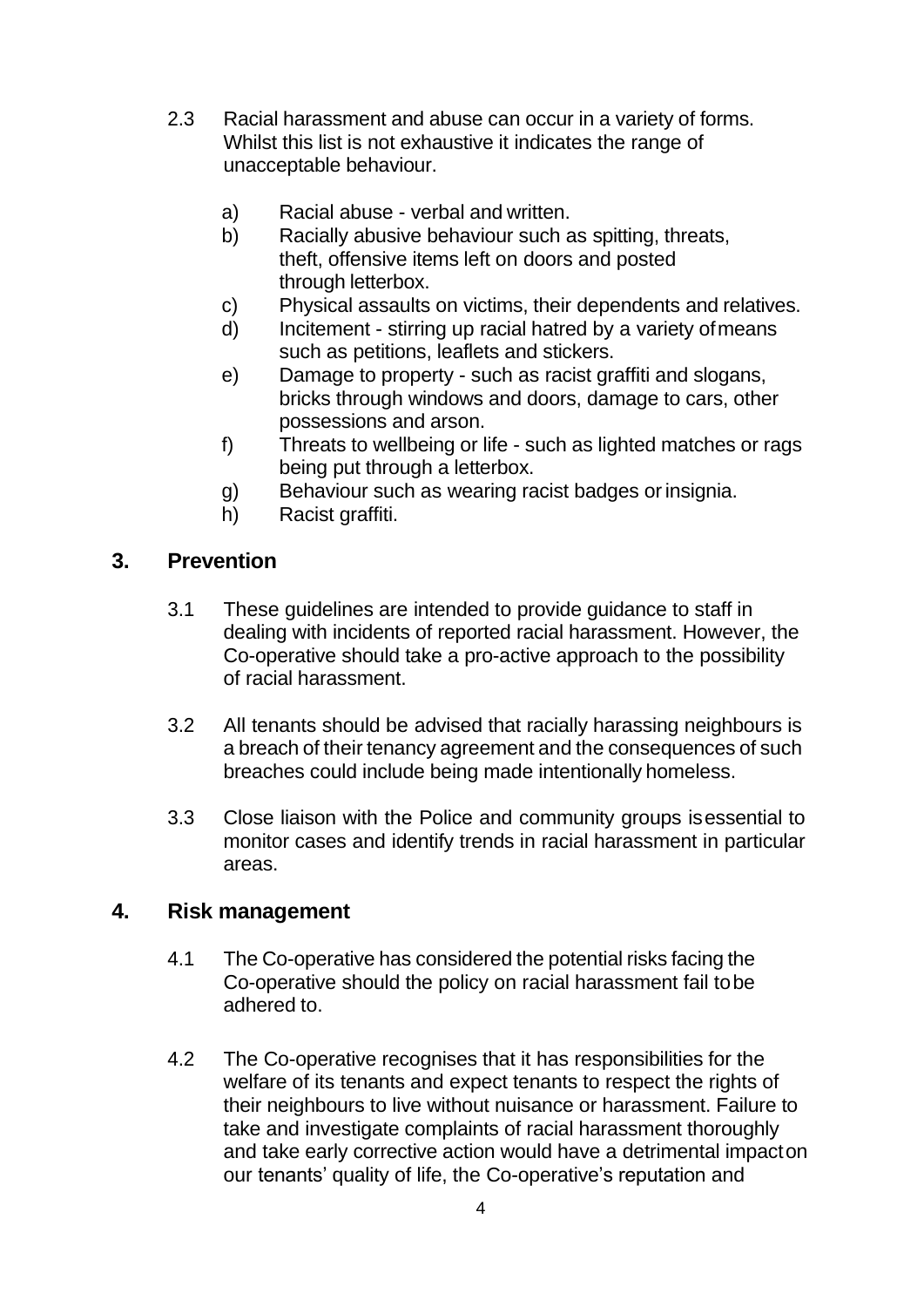ultimately lead to the Co-operative's area becoming undesirable and as a consequence the housing stock proving difficult tolet.

# **5. Equality and diversity**

- 5.1 The Co-operative's Equality and Diversity policy, following consultation, outlines our commitment to promote a zero tolerance to unfair treatment or discrimination to any person or group of persons, particularly on the basis of any of the protected  $characteristics<sup>1</sup>$ . This includes ensuring that everyone has equal access to information and services and, to this end, the Cooperative will make available a copy of this document in a range of alternative formats including large print, translated into another language or by data transferred to voice.
- 5.2 We are also aware of the potential for policies to inadvertently discriminate against an individual or group of individuals. To help tackle this and ensure that it does not occur, best practice suggests that organisations carry out Equality Impact Assessments to help identify any part of a policy that may be discriminatory so that this can be addressed (please see section 6 of the Equality and Diversity Policy for more information).
- 5.3 In line with section 6.3 of the Equality and Diversity policy, the Co-operative will apply a screening process based on that recommended by the Equality and Human Rights Commission to ascertain whether each policy requires an Impact Assessment to be carried out. The screening process was applied to this policy and it was decided that an impact assessment is required. Please refer to Appendix 1.

 $1$ The Equality Act 2010 identifies the "protected characteristics" as age, disability, marriage and civil partnership, race, religion or belief, gender, gender reassignment and sexual orientation.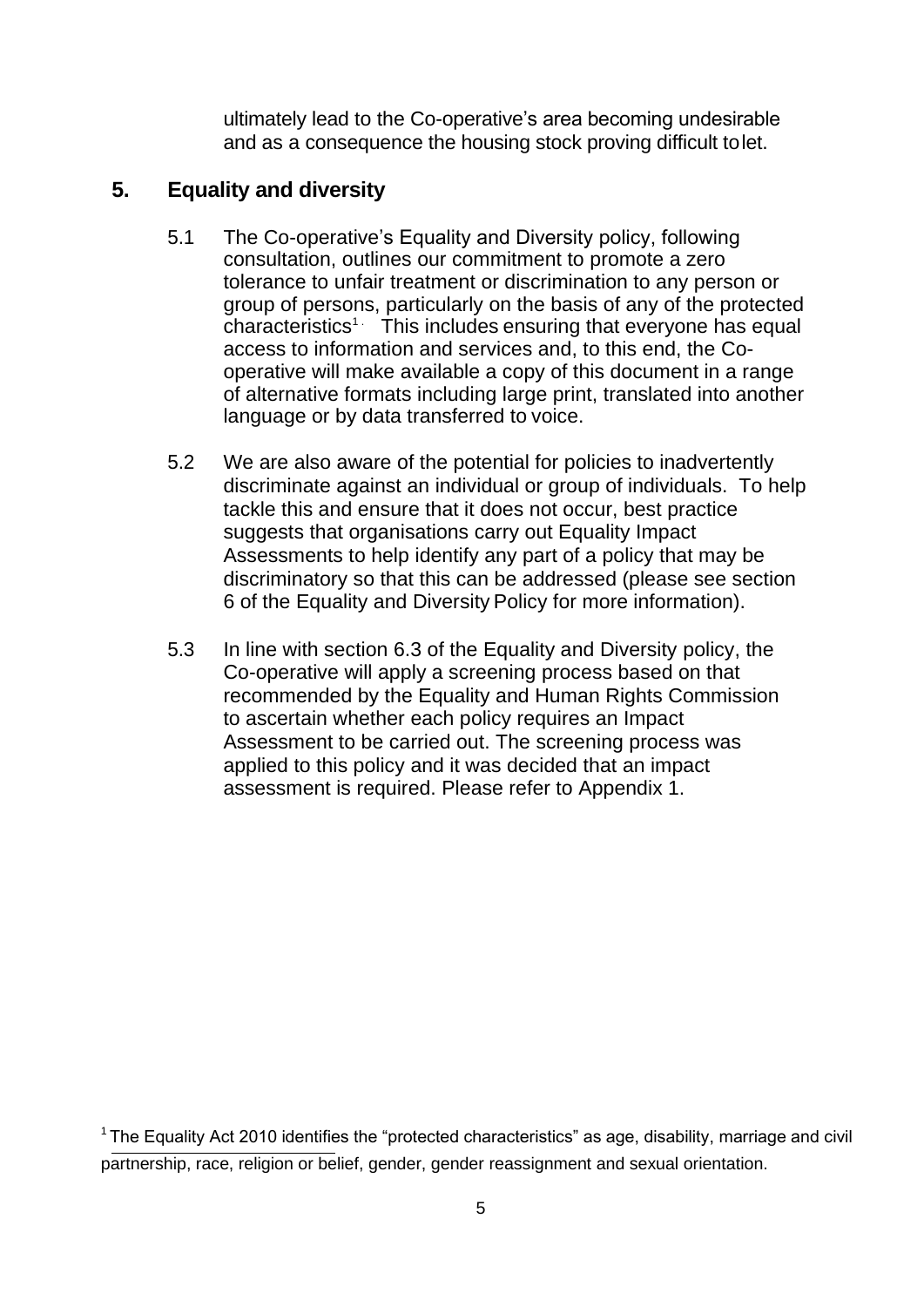# **6. Legislative and regulatory framework**

6.1 The Co-operative's approach to dealing with racial harassment is based on good practice, the Scottish Social Housing Charter. The key legislation governing this policy is the Housing (Scotland) Act 2001 and 2014, and the Race Relations (Amendment) Act 2000, The Criminal Justice (Scotland) Act 2003, and the Anti-Social Behaviour Bill (Scotland) 2003, the Housing (Scotland) Act 2010 the Housing (Scotland) Act 2014 and the Equality Act 2010. In implementing this policy, the Co-operative complies with The Scottish Social Housing Charter outcome 6. "tenants and other customers live in well-maintained neighbourhoods where they feel safe". Where appropriate, we work in partnership with others to prevent and manage such behaviour".

# **7. The Co-operative's approach to racial harrassment**

# **7.1 Victim-Centered Approach**

Where the victim believes that the harassment is racially motivated, the investigation will begin from that premise and explore all avenues for evidence to substantiate this belief. We will adopt the Stephen Lawrence Inquiry definition of a racist incident when making investigations (see section 2.2)

## **7.2 Investigation**

We will investigate complaints received in person or by letter or by phone with the minimum of delay between receiving the complaint and a formal interview of the victim being carried out. If the victim prefers to speak in their first language, we will follow best practice by arranging a qualified interpreter to assist in the interview.

## **7.3 Property Repairs**

We will treat repairs, including the removal of graffiti, arising as a result of racial harassment as an emergency, and where possible will provide such additional security measures as are necessary. Where the perpetrators have been identified we will charge the cost of any repairs to them.

## **7.4 The Role of Our Tenants**

Tenants who live near victims of racial harassment can play an important role in helping to support victims. They can establish a climate where harassment is unacceptable. This can help deter perpetrators.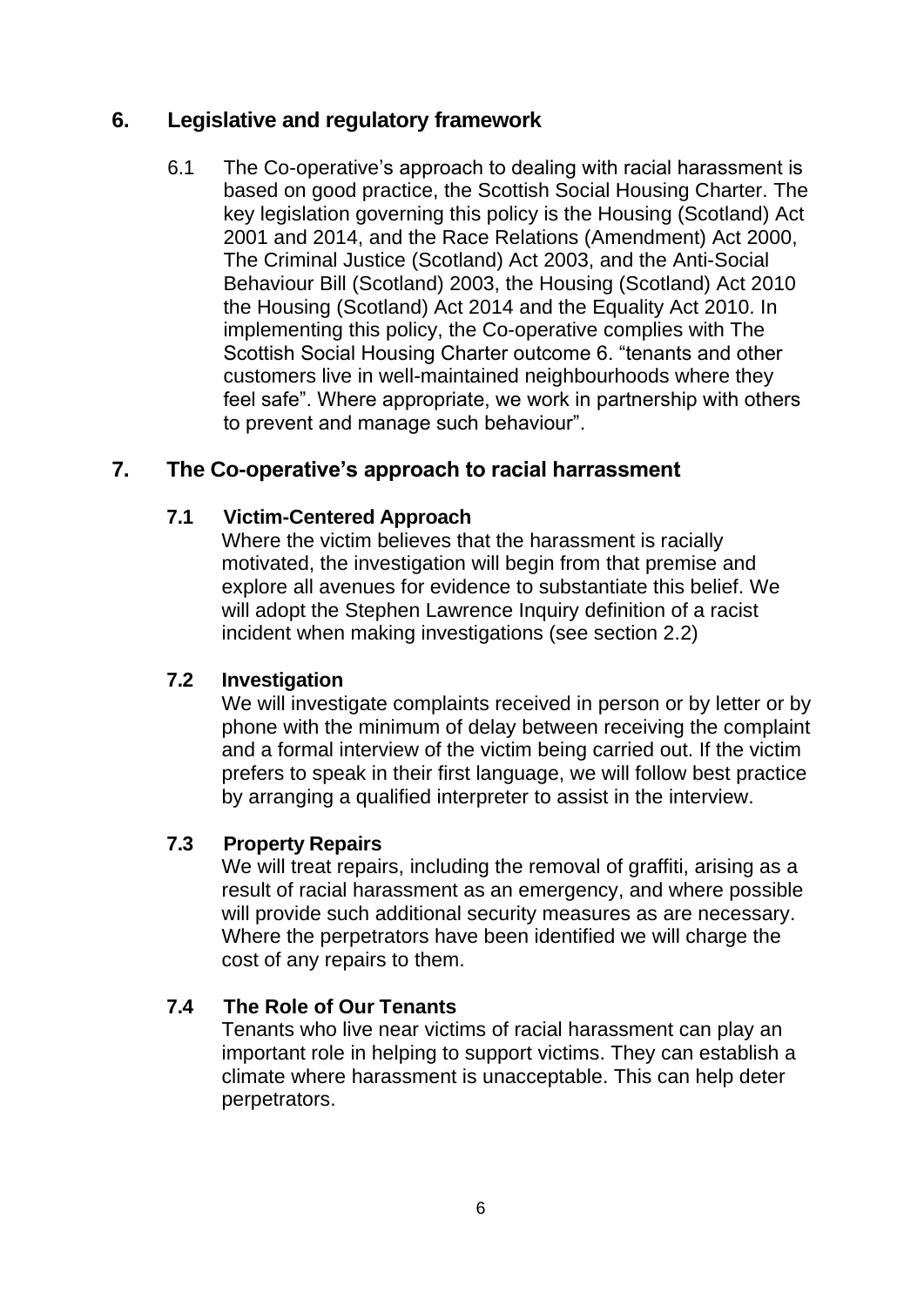# **7.5 The Role of Other Agencies**

We will work with other agencies, including the Police and other relevant agencies to ensure that evidence is gathered which satisfies legal requirements. We will also ensure that systematic records of all complaints and decisions taken in relation to complaints are kept.

- a) We will ensure that the victim is kept fully informed of the course of the investigation and the choices available, involving her or him fully in the decision-making processes.
- b) We will ensure that any third parties/contractors we employ adopt this or other acceptable policies covering anti-discrimination and racial harassment and will make this a contractual obligation.

# **7.6 Training**

We will ensure that our employees and Management Board members are aware of the policy. We will provide all employees with on-going support and guidance along with training in the actions they should take in cases of racial harassment. We will monitor the effectiveness of this training

# **7.7 Monitoring the Policy**

All incidents will be recorded on our housing system, monitored and treated in confidence. Reports will be presented to the Management Board on a regular basis, and treated in confidence.

# **8. Policy review**

8.1 This policy will be reviewed every three years or sooner as deemed necessary by the Management Board or by legislation.

# **9. UK GDPR Privacy Statement**

9.1 The Co-operative will gather and use certain information about individuals in accordance with UK GDPR. Staff members have a responsibility to ensure compliance with the terms of the privacy policy and to collect, handle and store personal information in accordance with relevant legislation. The Fair Processing Notice (FPN) details how personal data is held and processed.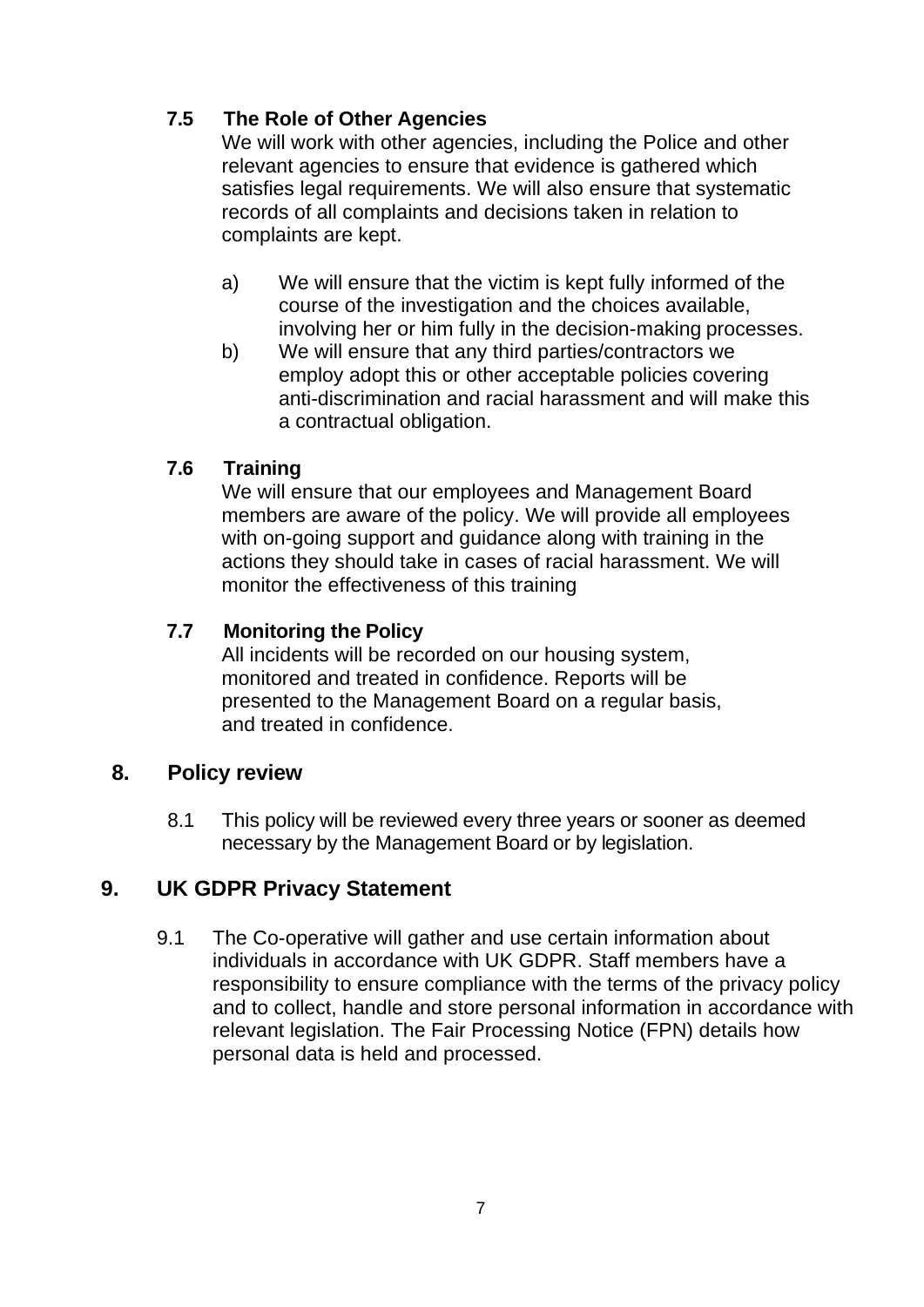#### **APPENDIX 1**

#### **EQUALITY IMPACT ASSESSMENT**

| Is further action required? | Yes                       |
|-----------------------------|---------------------------|
| Is the action achievable?   | Yes                       |
| <b>Timescale for action</b> | Year End Report (see 4.1) |

#### **1. Aims of the policy**

- a) What is the purpose of the policy?
	- To outline the Co-operative's commitment to equality anddiversity
	- To ensure that we never act in a discriminatory manner towards any individual or group
	- To outline the guiding principles of our equality and diversity thinking and to re-affirm our zero tolerance approach
	- To inform our Equality and Diversity Action Plan
	- To help ensure that we meet our obligations regarding legal, regulatory and best practice requirements
- b) Who is affected by the policy/who will benefit from the policy and how?
	- Drumchapel tenants and others who live in our properties
	- People who live in our area of operation and housing applicants
	- Staff and Management Board
	- Contractors and consultants who are required to observe the policy
	- Partner agencies and other organisations who contactus
- c) Who is responsible for delivering the policy?
	- The Depute Director on a day-to-day basis and ultimately the Management Board
- d) How does the policy fit into our wider or related policy initiatives?
	- The policy is linked to the Dignity at Work policy, Aggression and Violence at Work policy and Code of Conduct for Staff.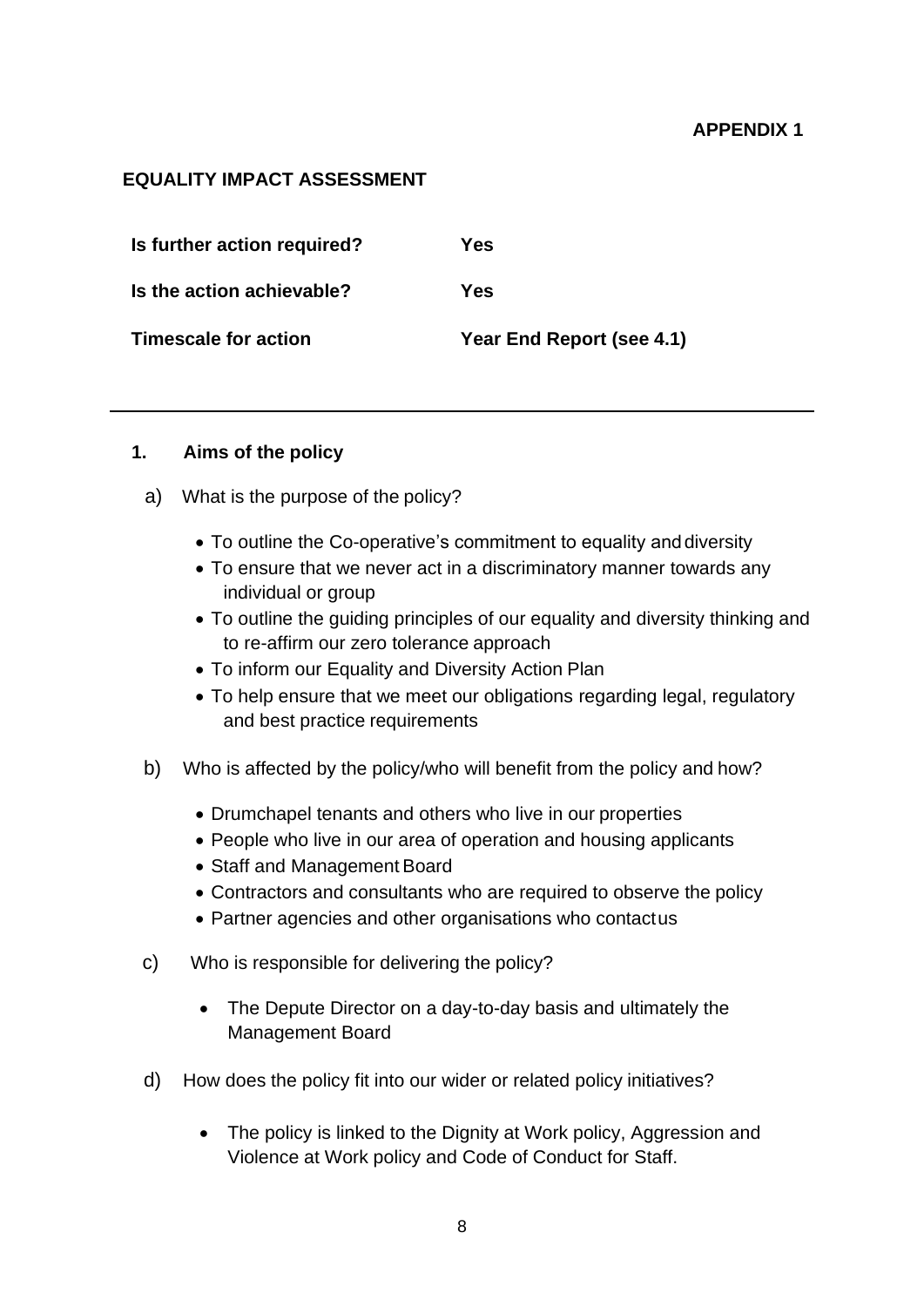#### **2. What do we already know about the diverse needs and/or experiences of our target audience?**

| Age                            | Yes |    |
|--------------------------------|-----|----|
| <b>Disability</b>              | Yes |    |
| Marriage and Civil Partnership |     | N٥ |
| <b>Pregnancy and Maternity</b> | Yes |    |
| Race                           | Yes |    |
| <b>Religion and Belief</b>     | Yes |    |
| Gender                         | Yes |    |
| <b>Gender Reassignment</b>     |     | N٥ |
| <b>Sexual Orientation</b>      | Yes |    |

#### **Tenants and other residents**

- 2.1 Whilst we require to update and broaden the information we have on tenants and other residents, we would expect all the protected characteristics to be represented within this target audience. One of the main barriers to equality in service provision is likely to be inaccessibility. The policy outlines our commitment to addressing this and, further, it requires us to be proactive in seeking out and responding to all the communications and address needs that may exist.
- 2.2 The policy helps us ensure that we are providing services that are responsive to the requirements of all groups.

#### **People who live in the local area and housingapplicants**

2.3 As at 2.1 and 2.2, above.

#### **Staff and Management Board**

- 2.4 The policy ensures that we observe equality and diversity issues in employment and in the recruitment of Management Board members. The office is accessible however the Board room is currently on the first floor of the office building with access via stairs. The policy allows information to be provided in any format that would make it possible for staff or Board to better fulfill their roles.
- 2.5 All staff and Board members are made aware of their and the Cooperative's rights and responsibilities in relation to equality and diversity and receive periodic training.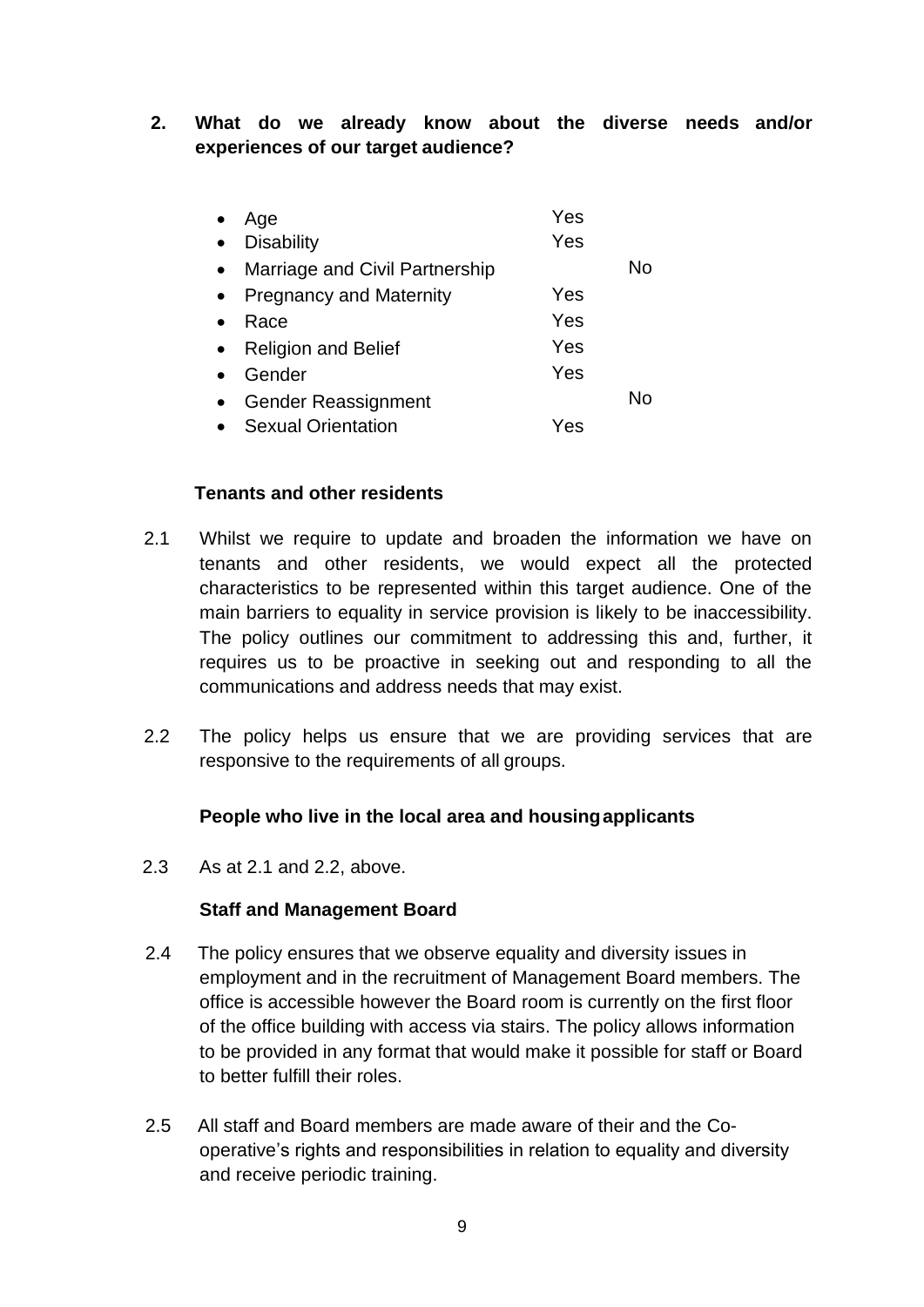They know about the Co-operative's zero tolerance approach and are aware of how to raise any concerns.

#### **Contractors and consultants and partner organisations**

- 2.6 The policy requires the Co-operative to observe equality and diversity issues in the procurement of consultants and contractors and our relationships with partner organisations.
- 2.7 Any contractor or consultants working for or representing the Co-operative are made aware of our commitment to equality and diversity and are advised of our expectations in terms of how we require them to observe our policy at all times. Any consultants/contractors or anyone representing a partner organisation who feel they have been discriminated against are aware of how to raise these concerns.
- 2.8 The policy requires action to be taken against any consultants or contractors found to be in breach of our policy.

## **3. What does the information we have tell us about how this policy might impact positively or negatively on the different groups with the target audience?**

- 3.1 The Board room is located on the first floor of the office building with access via stairs only. We are currently re-locating the Board room to the ground floor.
- 3.2 We have some information on age, disability, gender and race/ethnicity but this mainly relates to tenants and housing applicants and requires to be updated regularly to remain accurate. We have not yet collected information on marriage or civil partnership and gender re-assignment, but this is being introduced through the Glasgow Housing Register for applicants and internal transfers. Over time, we will begin to build a picture on marriage and civil partnership and gender re-assignment of our tenants and other stakeholders.
- 3.3 The Equality and Diversity Action Plan, approved by the Management Board in April 2017, will address in more detail what the impact may be on the different groups within our target audience.